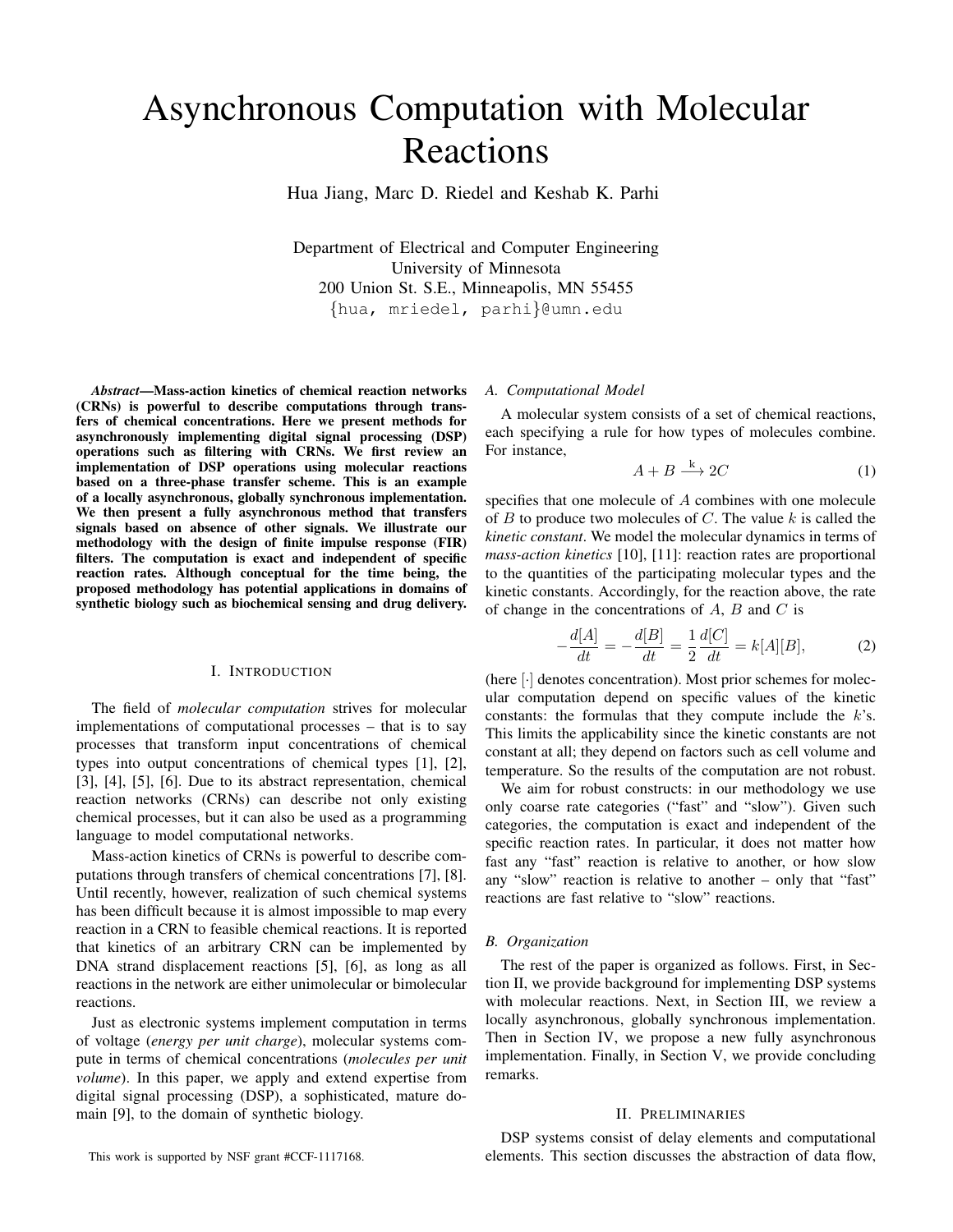

Fig. 1: Block diagram of a general FIR filter.



Fig. 2: DFG of an  $n$ -tap FIR filter.

which is determined by delay elements. Implementation of computational elements, e.g., scalar multiplier and adder, are addressed later.

## *A. Signal Transfer Model*

DSP systems are intrinsically represented by data flows. Block diagram of a general  $n$ -tap finite impulse response (FIR) filter is shown in Fig. 1. Fig. 2 represents a data flow graph (DFG) derived from the block diagram. Each delay element in Fig. 1 corresponds to a node in the DFG in Fig. 2. The communicating edges in Fig. 2 represent computation paths. The input node is marked as node  $X$  and the output node is marked as node Y. The nodes  $X$  and Y may be interpreted as input and output flip-flops.

To implement signal transfers with molecular reactions, each node is assigned to a different molecular type. The molecular transfer from source type to destination type corresponding to an edge implements the signal transfer. For example, reaction

$$
W_1 \stackrel{\text{slow}}{\longrightarrow} W_2 \tag{3}
$$

implements the transfer from  $W_1$  to  $W_2$ .

When the transfer is complete, the concentration of the destination molecular type has been increased by previous concentration of source type. There are no molecules of the source type; the source node has been emptied and is ready to take new signal values.

# *B. Computational Elements*

Scalar multiplication

$$
y = \frac{c_2}{c_1}x
$$

is implemented by reaction

$$
c_1 X \stackrel{\text{fast}}{\longrightarrow} c_2 Y,\tag{4}
$$

where  $c_1$  and  $c_2$  are constants.

Every time this reaction fires,  $c_1$  molecules of  $X$  get transfered to  $c_2$  molecules of Y. Once the reaction has fired to completion, i.e., fully consumed all molecules of  $X$ , the requisite operation of scalar multiplication is complete. Addition operation

$$
y = x_1 + x_2
$$

is implemented by choosing several reactions with the same product:

$$
\begin{array}{ccc}\nX_1 & \longrightarrow & Y \\
X_2 & \longrightarrow & Y.\n\end{array} \tag{5}
$$

Once both reactions have fired to completion, the concentration of Y will be the former concentration of  $X_1$  plus the former concentration of  $X_2$ .

The fanout operation duplicates concentrations. It is implemented by choosing a reaction producing several different products from a single reactant:

$$
X \xrightarrow{\text{fast}} Y_1 + Y_2. \tag{6}
$$

Once this reaction has fired to completion, both the concentration of  $Y_1$  and the concentration of  $Y_2$  will be equal to the former concentration of X.

In our design, reactions of computational elements are fast and reactions of signal transfer are slow, so that computational reactions do not affect signal transfer.

# *C. Absence Indication*

Consider that we have a group of molecular types  $S_1, S_2, \dots, S_n$ .  $a_S$  of this group is a molecular type such that when molecules of any type in this group are present, concentration of  $a<sub>S</sub>$  is nearly zero; otherwise, when concentrations of  $S_i$  (i = 1,  $\cdots$ , n) are all zero, concentration of  $a_S$  is nonzero. Therefore,  $a<sub>S</sub>$  is called absence indicator of  $S<sub>i</sub>$  [12]. This is satisfied by the reactions below:

$$
\begin{array}{ccc}\n\varnothing & \xrightarrow{\text{slow}} & a_S \\
S_1 + a_S & \xrightarrow{\text{fast}} & S_1 \\
S_2 + a_S & \xrightarrow{\text{fast}} & S_2 \\
\vdots & & & \\
S_n + a_S & \xrightarrow{\text{fast}} & S_n.\n\end{array} \tag{7}
$$

Here the symbol  $\varnothing$  indicates "no reactants" meaning that the products are generated from a large or replenishable source. The first reaction slowly but continually generates molecules of  $a_S$ . In the following reactions,  $S_1, S_2, \cdots, S_n$ quickly consume  $a_S$ , but keep their own concentrations. Therefore, molecules of  $a<sub>S</sub>$  accumulate only when all types in  $S_1, S_2, \dots, S_n$  are absent. Absence indication is used to control signal transfer, as discussed in next two sections.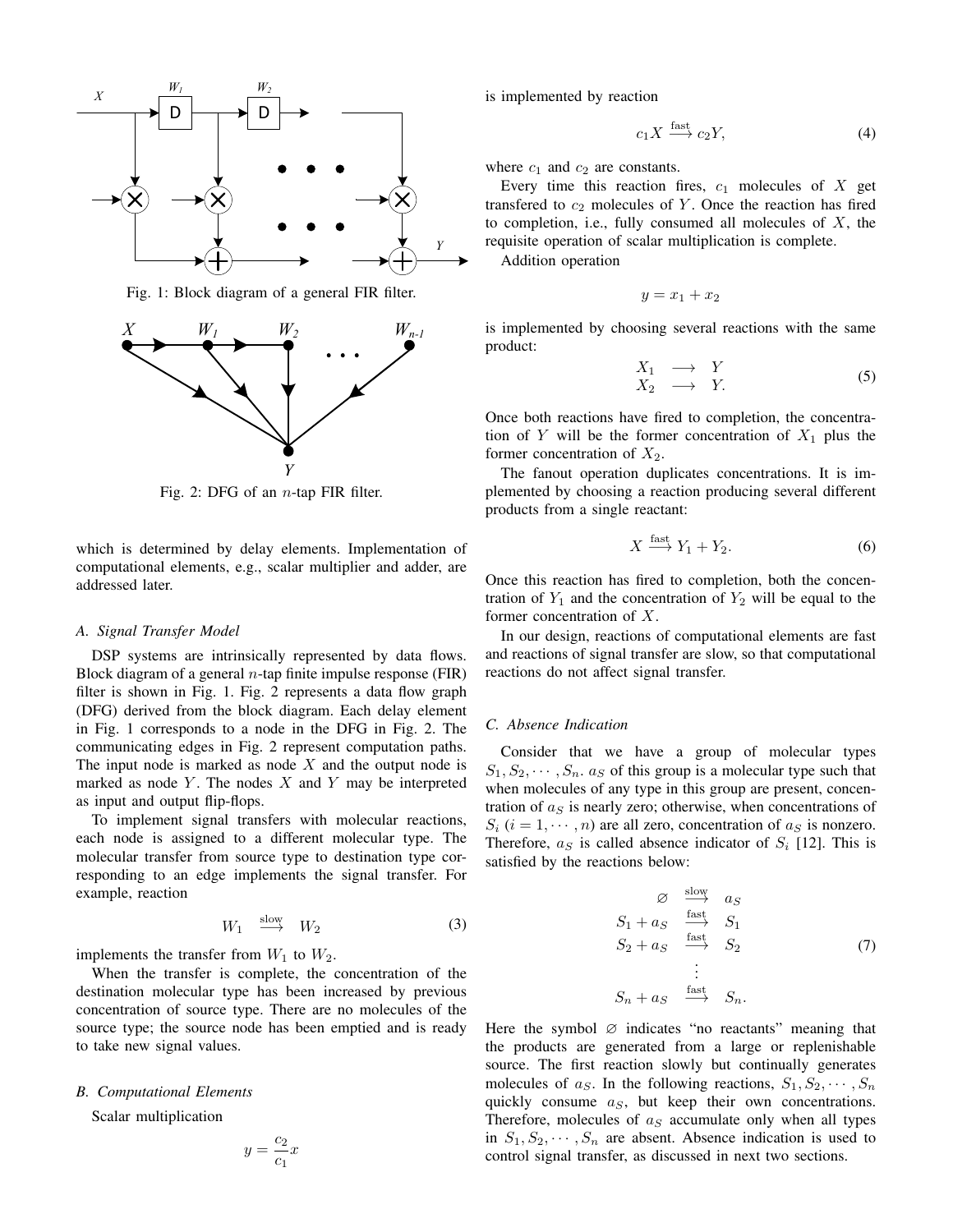

Fig. 3: Two-tap moving average filter in a three-phase configuration.

# III. GLOBALLY SYNCHRONOUS, LOCALLY ASYNCHRONOUS IMPLEMENTATION

We have presented a method to implement DSP systems with molecular reactions using a three-phase signal transfer scheme (referred to as the RGB scheme) [12]. In each computation cycle, or a single iteration of the DFG, signal transfers among delay elements are synchronized globally by the RGB scheme.

We implement delay elements by transferring concentrations between molecular types based on the absence of other types. Each delay element  $DE_i$  is assigned three molecular types  $R(ed)_i$ ,  $G(reen)_i$  and  $B(lue)_i$ . This is a 3-slow implementation, in which each delay is replaced by 3 delays (see [9], p. 120). Signal going through  $DE<sub>i</sub>$  will be first transferred to  $R_i$ , and then  $G_i$  and  $B_i$ . We consider system input X as blue and system output  $Y$  as red. The molecular types of a two-tap moving-average filter are labeled in Fig. 3.

A computation cycle, in which an input value is processed and an output value is computed, completes in three phases. In each phase the signals are transfered from molecular types in one color category to the next. Transfers of molecules from one color to another are enabled by absence of the third color. For example,  $R_i \longrightarrow G_i$  fires only when  $a_B$ , absence indicator of all blue molecules, present. Therefore, transfers among color categories of different delay elements are globally synchronized.

The transfers are implemented by the following reactions. Phase 1 reactions:

$$
a_B + R_i \xrightarrow{\text{slow}} G_i
$$
  
\n
$$
2G_i \xrightarrow{\text{slow}} I_{G,i}
$$
  
\n
$$
I_{G,i} \xrightarrow{\text{fast}} 2G_i
$$
  
\n
$$
I_{G,i} + R_i \xrightarrow{\text{fast}} 3G_i
$$
  
\n
$$
Y \xrightarrow{\text{collect}} \varnothing
$$
 (8)

In the first reaction in Reactions (8), transfer of  $R_i$  to  $G_i$ is enabled by  $a_B$ . The next three reactions provide positive feedback kinetics. These reactions effectively speed up transfers between color categories as molecules in one category are "pulled" to the next. Since  $Y$  is considered red, it is collected in Phase 1.

Similarly, reactions of Phase 2 and 3 are

Phase 2 reactions:

$$
a_R + G_i \xrightarrow{\text{slow}} B_i
$$
  
\n
$$
2B_i \xrightarrow{\text{slow}} I_{B,i}
$$
  
\n
$$
I_{B,i} \xrightarrow{\text{fast}} 2B_i
$$
  
\n
$$
I_{B,i} + G_i \xrightarrow{\text{fast}} 3B_i
$$
  
\n
$$
\varnothing \xrightarrow{\text{inject}} X
$$
  
\n(9)

Phase 3 reactions:

$$
a_G + B_i \xrightarrow{\text{slow}} \text{Computations}
$$
  
\n
$$
2R_j \xrightarrow{\text{slow}} I_{R,j}
$$
  
\n
$$
I_{R,j} \xrightarrow{\text{fast}} 2R_j
$$
  
\n
$$
I_{R,j} + B_i \xrightarrow{\text{fast}} \text{Computations} + 2R_j
$$
  
\nComputations 
$$
\xrightarrow{\text{fast}} R_j.
$$
 (10)

 $a_R$  is the absence indicator of  $R_i$ 's and Y;  $a_G$  is the absence indicator of  $G_i$ 's;  $a_B$  is the absence indicator of  $B_i$ 's and X. These are implemented by reactions similar to Reactions (7). Computations are carried out in Phase 3, during the transfer from blue to red. The computation reactions fire much faster than the transfer reactions. Therefore,  $R_i$ molecules are immediately produced from  $B_i$  molecules. Note that  $R_i$  molecules produced in Phase 3 will be a red type of any succeeding delay element  $DE_i$  along the signal path from  $DE_i$ .

With the synthesis method discussed above, the full set of reactions for the moving average filter is listed below:

$$
a_G + X \xrightarrow{\text{slow}} A + C
$$
  
\n
$$
2C \xrightarrow{\text{fast}} R
$$
  
\n
$$
2A \xrightarrow{\text{fast}} Y
$$
  
\n
$$
a_B + R \xrightarrow{\text{slow}} G
$$
  
\n
$$
a_R + G \xrightarrow{\text{slow}} B
$$
  
\n
$$
a_G + B \xrightarrow{\text{slow}} Y,
$$
\n(11)

$$
2R \xrightarrow{\text{slow}} I_R
$$
\n
$$
I_R \xrightarrow{\text{fast}} 2R
$$
\n
$$
I_R + X \xrightarrow{\text{fast}} A + C + 2R
$$
\n
$$
2G \xrightarrow{\text{slow}} I_G
$$
\n
$$
I_G \xrightarrow{\text{fast}} 2G
$$
\n
$$
I_G + R \xrightarrow{\text{fast}} 3G
$$
\n
$$
2B \xrightarrow{\text{slow}} I_B
$$
\n
$$
I_B \xrightarrow{\text{fast}} 2B
$$
\n
$$
I_B + G \xrightarrow{\text{fast}} 3B
$$
\n
$$
2Y \xrightarrow{\text{slow}} I_Y
$$
\n
$$
I_Y \xrightarrow{\text{fast}} 2Y
$$
\n
$$
I_Y + B \xrightarrow{\text{fast}} 3Y,
$$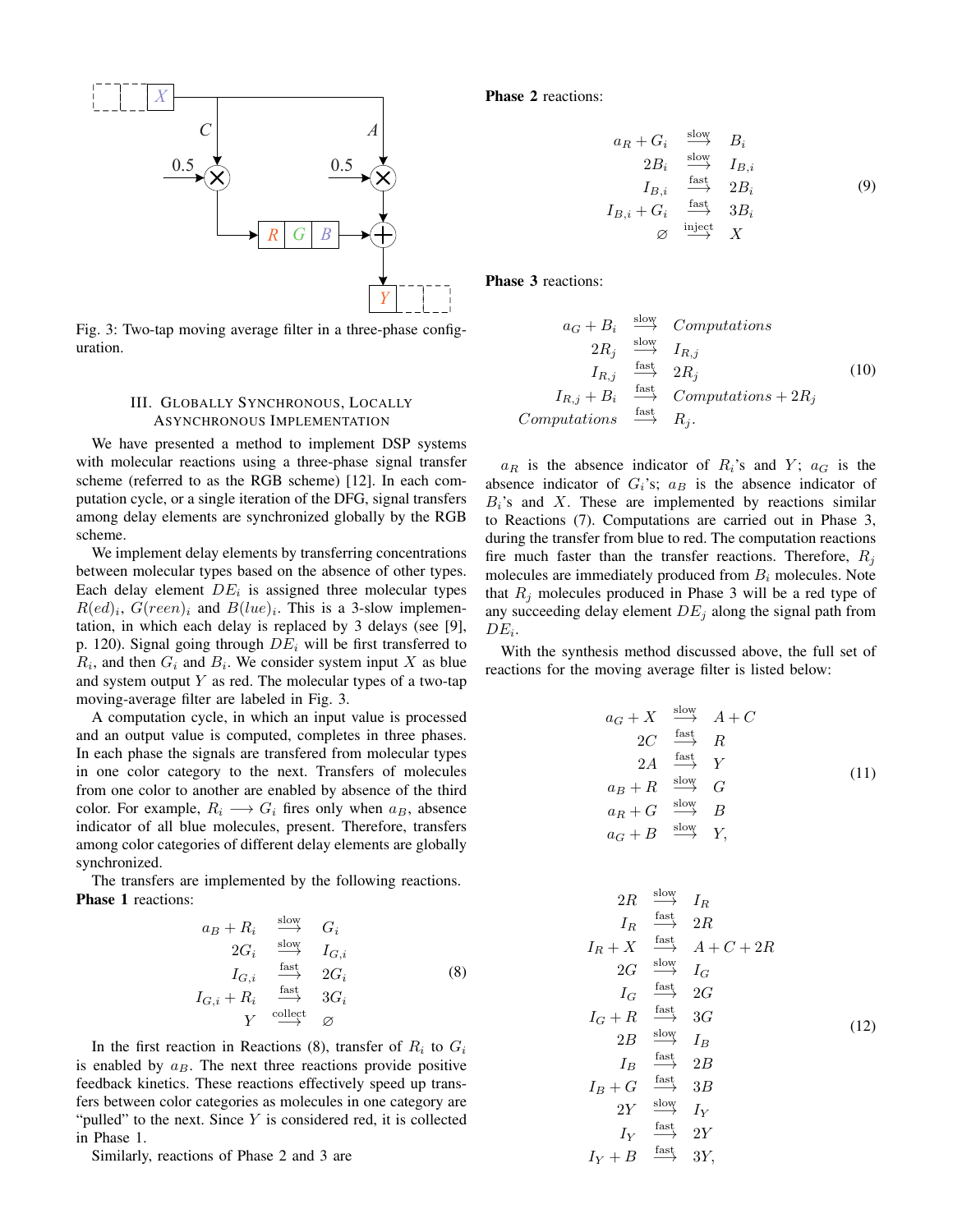

Fig. 4: DFG of a 4-tap FIR filter with signal transfer sequence. Step numbers are in circles.

$$
\begin{array}{ccc}\n\varnothing & \xrightarrow{\text{slow}} & a_R \\
R + a_R & \xrightarrow{\text{fast}} & R \\
Y + a_R & \xrightarrow{\text{fast}} & Y \\
\varnothing & \xrightarrow{\text{slow}} & a_G \\
G + a_G & \xrightarrow{\text{fast}} & G \\
\varnothing & \xrightarrow{\text{slow}} & a_B \\
B + a_B & \xrightarrow{\text{fast}} & B \\
X + a_B & \xrightarrow{\text{fast}} & X.\n\end{array}
$$
\n(13)

### IV. FULLY ASYNCHRONOUS SYSTEM IMPLEMENTATION

DSP systems can also be implemented fully asynchronously. In this section we present a new method for such implementation.

### *A. Signal Transfer Sequence*

For a DSP system to be implemented fully asynchronously with molecular reactions, each directed edge of the DFG is assigned to a *step number*. The step number is similar to a scheduling step in software scheduling. The step number represents the step at which the signal transfer of an edge takes place. A key challenge is to assign these step numbers to the edges such that the assignment is *conflict-free* and requires the fewest possible steps. Scheduling such an assignment is a main contribution of this paper.

Transfer assigned to step  $i$  can fire only after all transfers assigned to step  $i - 1$  have been completed. Consider a 4tap filter with all multiplier coefficients assigned to be 1. The DFG with assigned steps of the filter is shown in Fig. 4. Given a DFG with step assignment, every node is represented by a specific molecular type. Each directed edge is mapped to a reaction transferring its source type to its destination type. Proceeding from right to left, the signal transfers of the directed edges in Fig. 4 are assigned step numbers in increasing order. The input edge of a node is assigned to a step number that is 1 higher than its output.

We use absence indicator type  $a_i$  to represent the completion of step  $i$ .  $a_i$  is maintained by source nodes of all directed edges assigned to step i. For example, if transfers  $src_1 \longrightarrow dest_1$ and  $src_2 \longrightarrow dest_2$  are both assigned to step 1, then  $a_1$  is



Fig. 5: An example of adding intermediate node to solve transfer conflict.

controlled by reactions

$$
\begin{array}{ccc}\n\varnothing & \xrightarrow{\text{slow}} & a_1 \\
\operatorname{src}_1 + a_1 & \xrightarrow{\text{fast}} & \operatorname{src}_1 \\
\operatorname{src}_2 + a_1 & \xrightarrow{\text{fast}} & \operatorname{src}_2.\n\end{array} \tag{14}
$$

Molecules of  $a_1$  accumulate only when both  $src_1$  and  $src_2$ are absent, which shows that step 1 has completed.

Given the absence indicators, signal transfers of each step are enabled by the absence indicator of its previous step, except for step 1. For any directed edge  $e_k$  assigned to step i, the signal transfer is enabled by  $a_{i-1}$ , implemented by:

$$
a_{i-1} + src(e_k) \stackrel{\text{slow}}{\longrightarrow} dest(e_k), \quad i > 1. \tag{15}
$$

#### *B. Conflict Elimination*

Reactions (15) implement the signal transfers of all edges in the DFG. However, conflicts exist in this implementation. Suppose we have a signal path as shown in Fig. 5(a). There are two edges in this graph,  $e_1$ , assigned to step 2, and  $e_2$ , assigned to step 1. These are implemented by reactions:

$$
B \xrightarrow{\text{slow}} C
$$
  
\n
$$
A + a_1 \xrightarrow{\text{slow}} B
$$
  
\n
$$
\varnothing \xrightarrow{\text{slow}} a_1
$$
  
\n
$$
B + a_1 \xrightarrow{\text{fast}} B.
$$
  
\n(16)

Here, node  $B$  is both the source of a transfer in step 1 and the destination of a transfer in step 2. When step 1 is complete, all molecules of B have been transferred to C and absence indicator  $a_1$  starts to accumulate. With  $a_1$ , A starts to be transferred to  $B$ , which removes  $a_1$  and further inhibits the transfer of edge  $e_1$ . Reaction  $A + a_1 \stackrel{slow}{\rightarrow} B$  stops before  $A$  is fully transferred to  $B$ . This example shows that when a signal node is both the source of a transfer in step  $i$  and the destination of a transfer in step  $i + 1$ , the system halts.

To resolve this problem, it is required that

$$
step(e_1) \neq step(e_2) + 1 \tag{17}
$$

when

$$
dest(e_1) = src(e_2).
$$

To achieve this, we first draw an equivalent 2-slow version of the DFG, where each delay is replaced by 2 delays (see [9], p. 120). Here we apply 2-slow configuration to A, which is replaced by  $A$  and  $A'$ . The edge from  $A$  to  $A'$  is represented